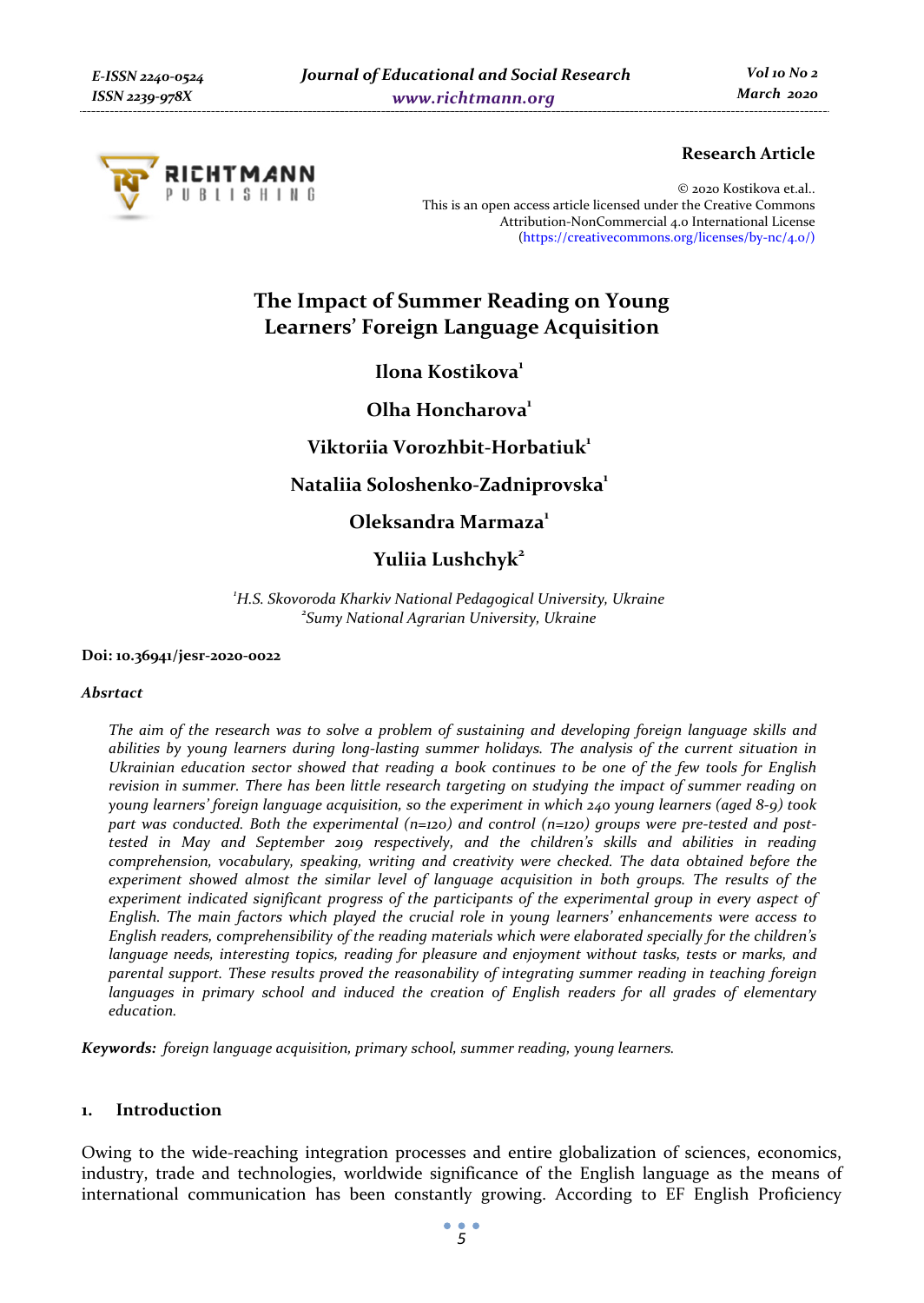Index (2018), which is the world's most authoritative ranking of countries and regions by English skills, Ukraine due to government language policy heightened its score notably in 2018 comparing to the previous year and was transferred from a low proficiency group into a cluster with moderate abilities, though it is true to say that at present time it embraces last but one rating place in its group. Notwithstanding the apparent progressing in English acquisition, there is still a considerate proficiency gap between Ukraine and other European countries, with an average score 13 points below the European Union as a whole. The strong desire to improve language skills so as to access international collaboration in various domains, and recognition of the utmost importance of language learning in modern societies provoke both Ministry of Education and Science of Ukraine and Ukrainian teachers of English to design effective and efficacious learning strategies.

#### *1.1 The New Ukrainian School*

The recent modernization of Ukrainian education sector commenced in 2017 when the new Law on Education was adopted; as a consequence, the period of schooling has been lengthened from 11 up to 12 years, new standards of education have been accepted, and school programmes have been updated (*Law on Education*, 2017). The pervasive ideology of the extensive transformations expecting school education is delineated in the Ministry document 'The New Ukrainian School. Conceptual principles of secondary school reform' (2016), in which communication in foreign languages holds next to number-one position of communication in the national language among 10 basic skills, that coincides with the standpoint of the European Commission stating that "language competences will play a key role in creating a European Education Area" (*Proposal for a Council Recommendation,* 2018).

The implementation of the Law launched from the first school level in September 1, 2018 and foresees that "the quality of education, in particular, in foreign languages, will be increased" (The New Ukrainian School, 2016, p. 21). Thus, the overall percentage of primary school learners starting to learn a foreign language from grade 1 (age 6) has achieved its absolute maximum of 100 percent. In accordance with the new State Standard of Primary Education (2018), the foreign language as the compulsory school subject occupies 70 academic hours in the  $1<sup>st</sup>$  grade, or 2 hours per week, and 105 hours in the  $2^{nd} - 4^{th}$  grades, or 3 hours per week. The Education Program on Foreign Languages in Primary School (2018) claims that by the end of the  $4<sup>th</sup>$  year young learners of general education institutions reach the level of A1, while learners of specialized schools with in-depth study of foreign languages attain A2 level on the CEFR (Common European Framework of Reference).

#### *1.2 Problem of Research*

Despite the government achievements in language learning policy and English teachers' efforts throughout the educational process, there is a widely recognized problem of sustaining the language skills by young learners (Kostikova, Gulich, Holubnycha, & Besarab, 2019), particularly during longlasting summer holidays. It is one of the most urgent challenges for teachers of English as a paramount feature of young learners is their capacity "to acquire the language and forget it with equal ease" (Harmer, 2007, p. 15). The point is that in the course of holiday time, which endures in Ukraine for full three months (precisely, from 31 May till 31 August), primary school learners are released from home tasks and, consequently, from revising the language material in any form; besides that, the vast majority of young learners do not attend language schools and camps nor have private English lessons. As for the online and digital tools for language acquisition, Ukraine still demonstrates low e-skills of its population and needs further school digitalizing, including content renewal (Kostikova, 2019), general access to online resources, and re-education of teacher staff (Digital agenda for Ukraine*,* 2016).

On the basis of the points mentioned above, the reading approach appears to be one of the few available, effective and productive ways to develop, or at least sustain young learners' knowledge of English obtained during the academic year.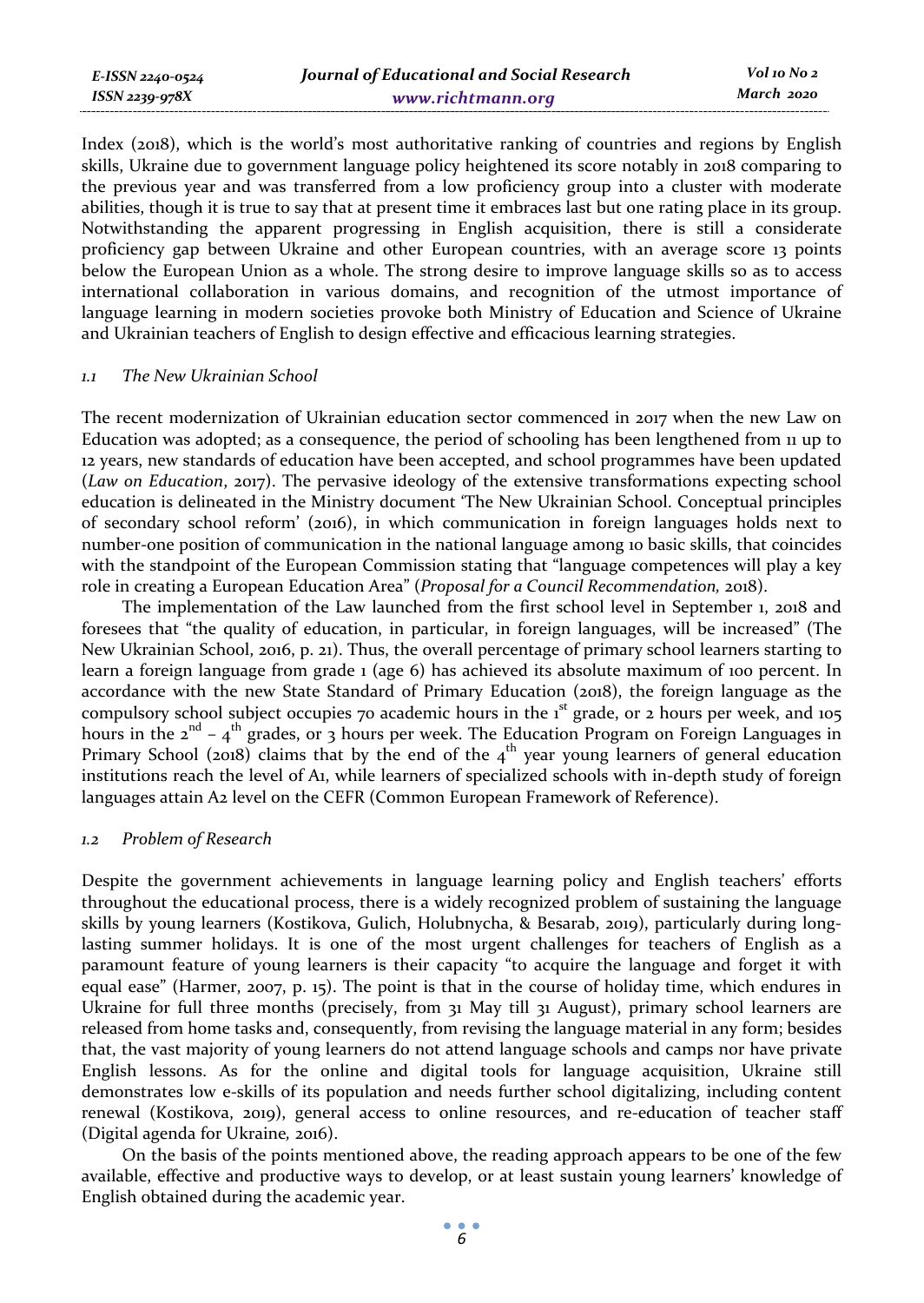| E-ISSN 2240-0524 | Journal of Educational and Social Research | Vol 10 No 2 |
|------------------|--------------------------------------------|-------------|
| ISSN 2239-978X   | www.richtmann.org                          | March 2020  |

In the methodology of teaching English as a second language it has sometimes been claimed that ability to read and comprehend comes naturally from any communicative language experience, i.e. during speaking, listening, or writing, thus focusing on speaking and listening at most and using reading and writing exercises as a supplementary language activity. However, the impact of reading should not be underestimated as it is the key to the effective communication; without the ability to comprehend and understand the text effectively, messages can be interpreted in a wrong way that impedes and hinders successful communicative achievement. Moreover, even if a young learner is able to read words and phrases in a foreign language properly, it does not necessarily mean the ability to read comprehensively as it involves greater range of skills.

Being a complex, multi-level, interdisciplinary phenomenon, reading comprehension has always been a focal point of research by scholars in different fields who have attempted to understand the nature and mechanisms of this complicated issue through the prism of their subject knowledge.

#### *1.3 Research Focus*

The importance of reading in any language, which a person tends to acquire, has long been discussed and proved in numerous investigations. Regular reading either in the mother tongue or a second or foreign language has positive influence not only on language learning progress, but it also fosters the development of learner's personality (Bright & McGregor, 1970; Brusch, 1991; Elley & Mangubhai, 1983; Krashen, 1981; 2004; 2011) and has "a significant effect on children's literacy" as a whole (Morrow, 1995, p. 7).

Education researchers (Bright & McGregor, 1970; Brusch, 1991; Elley & Mangubhai, 1983; Harmer, 2007; Krashen, 2011; N'Namdi, 2005) use different terms for defining out-of-school reading, among them are 'extensive reading', 'independent reading', 'voluntary reading', 'private reading', 'recreational reading', 'leisurely reading', 'reading for pleasure', 'joyful reading' etc. Despite the variety of descriptions, all of the definitions accentuate the point that extensive reading (as the opposition to intensive reading in class) is a supplementary activity which aims to entertain, amuse and enjoy the reader. To achieve the goal this form of reading should engage real-life topics and problems directly related to the child, and to what that child believes to be important (N'Namdi, 2005; Ruddell & Unrau, 1997). According to Krashen (1981; 2011), the language of the EFL readers should be understandable enough, or even one level higher learners' linguistic competence that will induce the learner to use the textual context thoughtfully.

Also, it should be "not only comprehensible, but also 'compelling' or highly interesting" (Krashen, Lee, & Lao, 2017). Cho and Krashen outline the following conditions for organizing successful reading practice, "1. An initial pleasant reading experience. 2. Access to interesting reading material. 3. A time and place to read regularly. 4. The freedom to select own reading. 5. No tests, no workbook exercises and no rewards for reading" (Cho & Krashen, 2016).

While Cho and Krashen's statements are acceptable in general, yet it must be pointed out that in practice there is still a problem with the access to reading materials of high quality in the vast majority of the Ukrainian schools, let alone the possibility to make personal choice of the book. Both school libraries and English classrooms, especially those located in rural area, experience deficiency of modern and age-graded resources. Somewhat better state of affairs can be observed in urban specialized schools, where the EFL readers are provided exclusively at the expense of students' parents. Kemba A. N'Namdi claimed that learners should be supplied with books, which "they need to create interest and stimulate the desire to read", and in case there is a lack of such materials, it is the responsibility of a teacher to generate them (N'Namdi, 2005, p. 32). Indeed, the fact that reluctant readers are mostly children with little access to books has been acknowledged by a number of researchers (Morrow, 1995; Shin & Krashen, 2008).

All in all, the importance and meaningfulness of extensive reading, including summer leisure reading, have been profoundly explored, though it is worth noticing that the mainstream of researches specify reading English as the mother tongue, or as the language of schooling (Elley &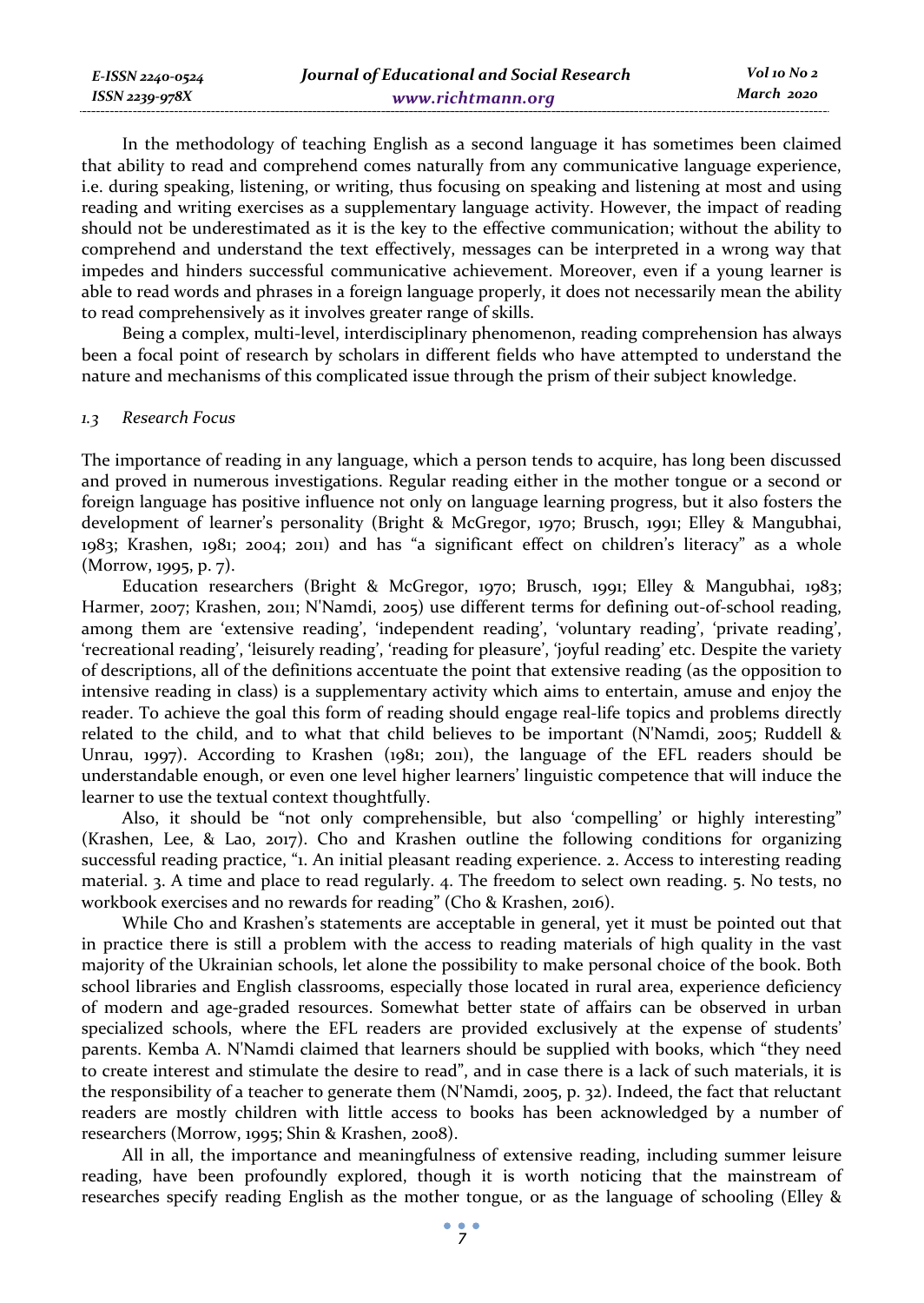Mangubhai, 1983; N'Namdi, 2005), while a number of works which examine reading EFL emphasize predominantly secondary and high school students (Brusch, 1991; Krashen, 2011). Likewise, little to nothing experimental inquiries considering summer reading in primary school and its effects on preserving and developing of EFL skills have been carried out. So, the current research is expected to broaden the knowledge about the reading approach employed in primary school and help elaborate potent strategies for upgrading and intensifying EFL teaching in Ukraine.

*The aim of the research* was to take a new look at leisure-time reading as an efficient method able to stimulate primary school pupils' learning interest and preserve their EFL skills over the period of lengthy summer break in schooling.

*Hypothesis.* The home reading over summer holidays was expected to support, or even improve young learners' EFL skills; and the accessibility and comprehensibility of the reading material, as well as corresponding to children's age content and design of the book, were believed to play crucial role in the experiment.

It was also assumed that parents' collaborative involvement in the reading session (such as unobtrusive arrangement of time and place for reading, shared reading, discussions, reading aloud), would have positive impact on children's motivation to read, speak and write English. For that reason the following recommendations for parents, which they received at the end of the academic year (May, 2019) before the experiment started, were elaborated:

- 1. Organize regular reading sittings in a cosy and quiet place. The time of the day depends on individual preferences of the child and can be in the morning or in the evening alike.
- 2. Encourage the child to read aloud for parents or grandparents, for sisters and brothers if there are any, for his (her) toys and pets.
- 3. Considering audiovisual idiosyncrasy of young generation, you can propose your child to make a mobile video recording of his (her) reading aloud for further sharing with friends and relatives in social networks. The satisfying recording may demand several reading attempts that is itself a great contribution into improving language skills.
- 4. Involve your child in a reading competition to find out who reads faster, louder (or quieter), more expressively and artistically etc.
- 5. Activate the language in an unpretentious way by asking such questions as "Who's (What's) that (in the picture)?" "Do you like today's story?" "Would you like to draw your present for Liz / a postcard for grandmother / write a poem?" etc.
- 6. Let your son (daughter) return to the texts which he (she) has already read if the child wants to reread them.
- 7. Never force the child to read. Instead, if he (she) is tired or unwilling to read, let him (her) have a rest or engage another activity.
- 8. Never punish the child with reading!

### **2. Research Methodology**

In accordance with the purpose of the research empirical methods such as observation, discussion, testing, and an experiment in order to analyse the results of developing language skills and statistical methods to evaluate the results of the experiment were used.

The pedagogical experiment was carried out in Kharkiv schools, Ukraine, in summer 2019 with young learners who apart from the curriculum course of their English during the academic year were given the optional author's Home Reading Book for summer reading. The experimental group included 120 young learners (age 8-9 years old,  $3^{rd}$ -4<sup>th</sup> grades). The control group included 120 young learners as well, but they were not supplied with the Home Reading Book and were not proposed to read during their summer holidays. The analysis of the level of formation of the certain language and speech skills before (May, 2019) and after (September, 2019) the experiment using the same tasks and activities was conducted. The gender differences were not explored in this research.

For the purpose of this research and in order to supply young learners with summer readers,

*8*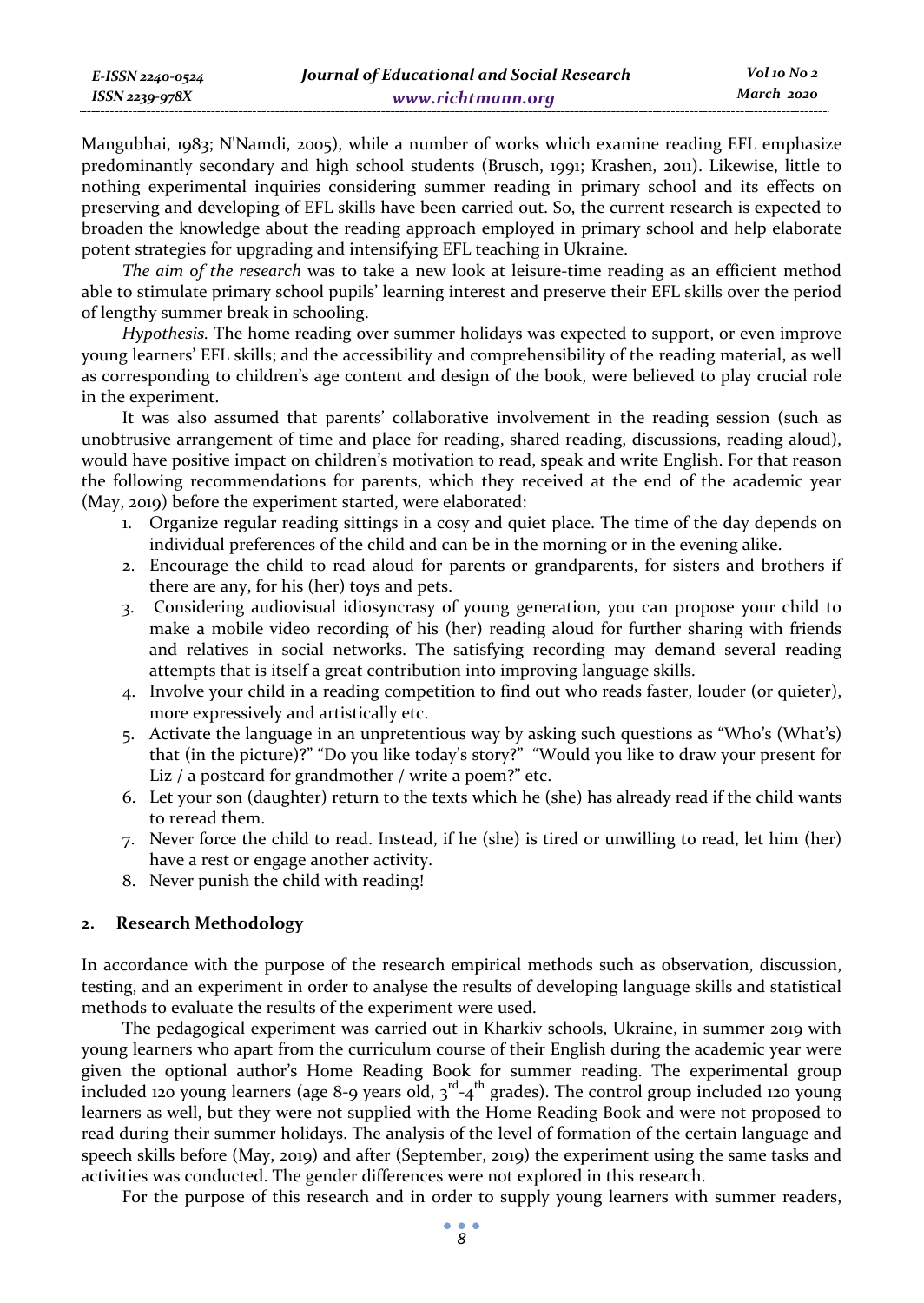which would correspond to all above-mentioned principles and requirements and guarantee the sufficient comprehension, the book 'We Read English' by Olha Honcharova, 2018 (ISBN: 978-966- 935-532-4) was created. The story with throughout characters, who were the peers of the primary school learners, related their everyday deeds and experiences such as *schooling, family and home matters, friendship, team collaboration, joys and phobias, pet caring etc.*

The book comprised 43 separate texts of 150 to 350 words which covered all the themes and topics designated in the national education program on foreign languages for  $3-4$  grades, namely Family and Friends, Pets and Wild Animals, Hobbies and Leisure *(sports, playing computer games, cooking, drawing, writing poetry, collecting),* Seasons and Weather, School *(school environment, timetable, lessons, science project),* Holidays and Festivities *(birthday, costume and end-of-year parties, Christmas celebration, summer holidays and summer camp).*

Among the genres, there were diary notes and notes written for friends, texts with dialogues, direct speech and self-talk of a first-person narrator, math word problems, phone massages, a timetable, birthday and Christmas cards, poems, a recipe, summer camp schedule, an invitation for a birthday party and a questionnaire, which also provided supplementary models for real-life communication.

The carefully chosen language material was focused on the linguistic competences adopted for Ukrainian primary school and engaged young learners' relevant knowledge of grammar tenses and structures *(Present Simple, Present Continuous, Future Simple, I can / can't…, Let's…, I've got / He(She)'s got, imperative sentences etc.).*

The vocabulary of the book implied both active and potential lexical items; the latter embraced international words which were similar in form to those ones in the learners' native language *(e.g. yoga, president, supermodel, soldier, figurine, album, badminton, museum, information etc.),* compound words which young learners were able to understand due to familiar part(s) *(windowsill, sunglasses, snowflake, classmates, headphones, everybody, hide-and-seek, lazy-bones, roller-skate, good-humoured, end-of-year),* and the words the meaning of which could be guessed through the context.

Acknowledging that different children may have different discovery abilities while identifying the word meaning, and aiming to avoid or at least minimize the mother tongue interference, some of the lexical items were semantized through the paginal images.

Finally, the storybook was densely illustrated with motivating colourful pictures which besides the esthetical and entertaining functions were supposed to help children comprehend the language material in full. In addition to that, different formats of letters were used so as to focus young readers' attention on the text, namely uppercase for titles and those words which needed logical stress to express the emotions felt by the characters, italics for inner speech, and bold shift for words explained in a pictorial way.

### **3. Research Results**

Data obtained at the end of the academic year showed that both groups had practically similar level of language acquisition. After the participants of the experimental group read regularly the proposed book during summer holidays, they demonstrated positive dynamics in sustaining their knowledge of English and further developing of all relevant language and speech skills: reading comprehension, vocabulary, speaking, writing, and creativity. The listening skills were not measured.

At the end of the pedagogical experiment the young learners of both groups were offered to check reading comprehension in the test using the tasks: *answer the questions, fill in the gaps, match, define if the statements are true or false, choose the correct answer, and complete the sentences*.

In the control group the results were not as high as for the previous test at the beginning of the experiment: results in grey are before the experiment, results in black are after the experiment (Figure 1).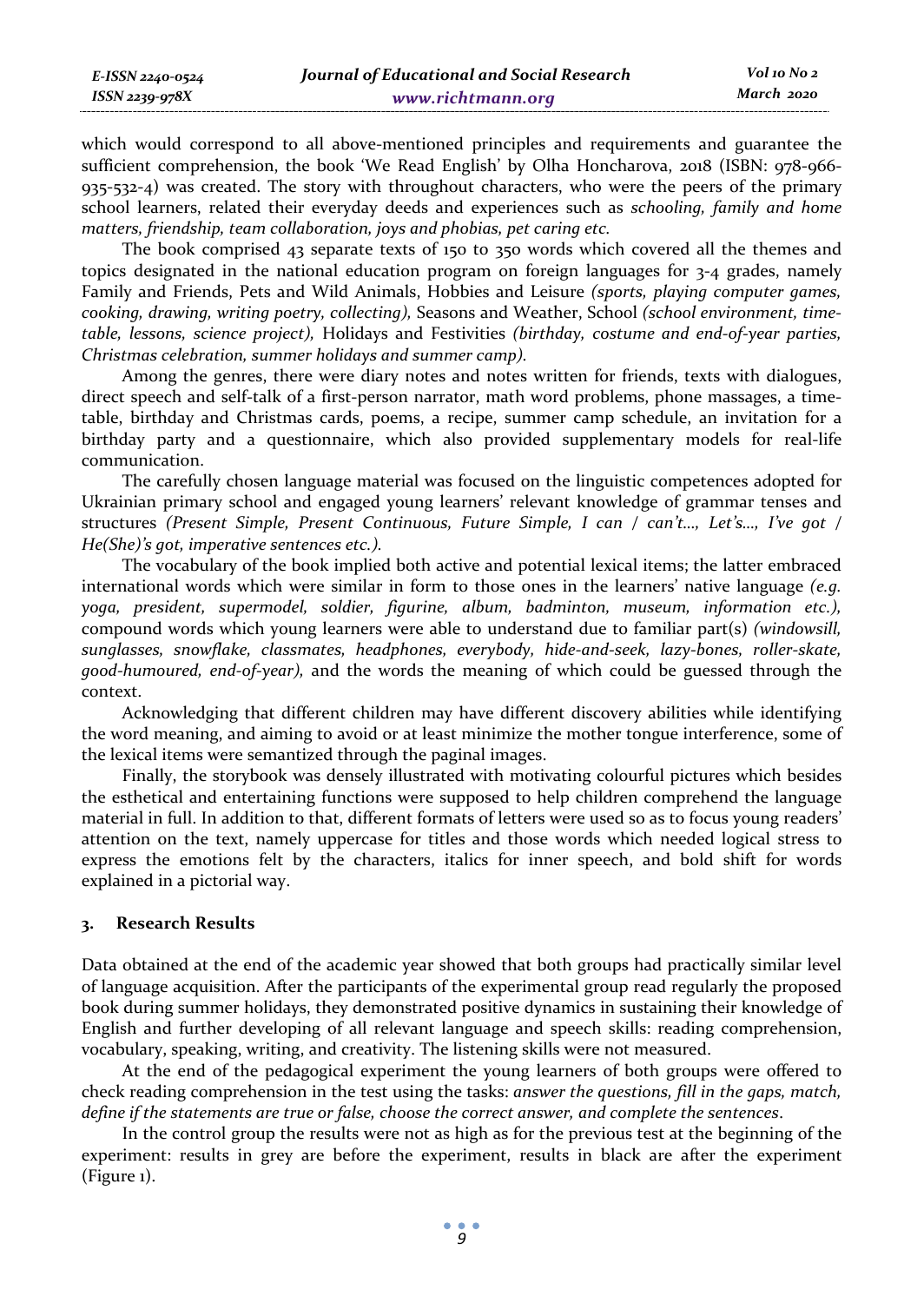

**Figure 1:** The results before (in grey) and after (in black) the experiment in the control group in reading comprehension

In the experimental group the results were higher as for the previous test at the beginning of the experiment: results in grey are before the experiment, results in black are after the experiment (Figure 2).



**Figure 2:** The results before (in grey) and after (in black) the experiment in the experimental group in reading comprehension

At the end of the experiment other skills were checked as it was hypothesized that reading comprehension could influence on other skills and abilities: vocabulary, speaking, writing, and creativity.

The comparison in vocabulary as for the tasks *fill in the gaps, match the word and the picture, choose the correct answer, complete the sentence, find words with similar (opposite) meaning* of the control and experimental groups (before and after the experiment) are shown in Figure 9.



**Figure 3:** The results before and after the experiment in the control (the left-hand figure) and experimental (the right-hand figure) groups in vocabulary

The comparison in speaking as for the tasks *talk about your family, give personal information, talk*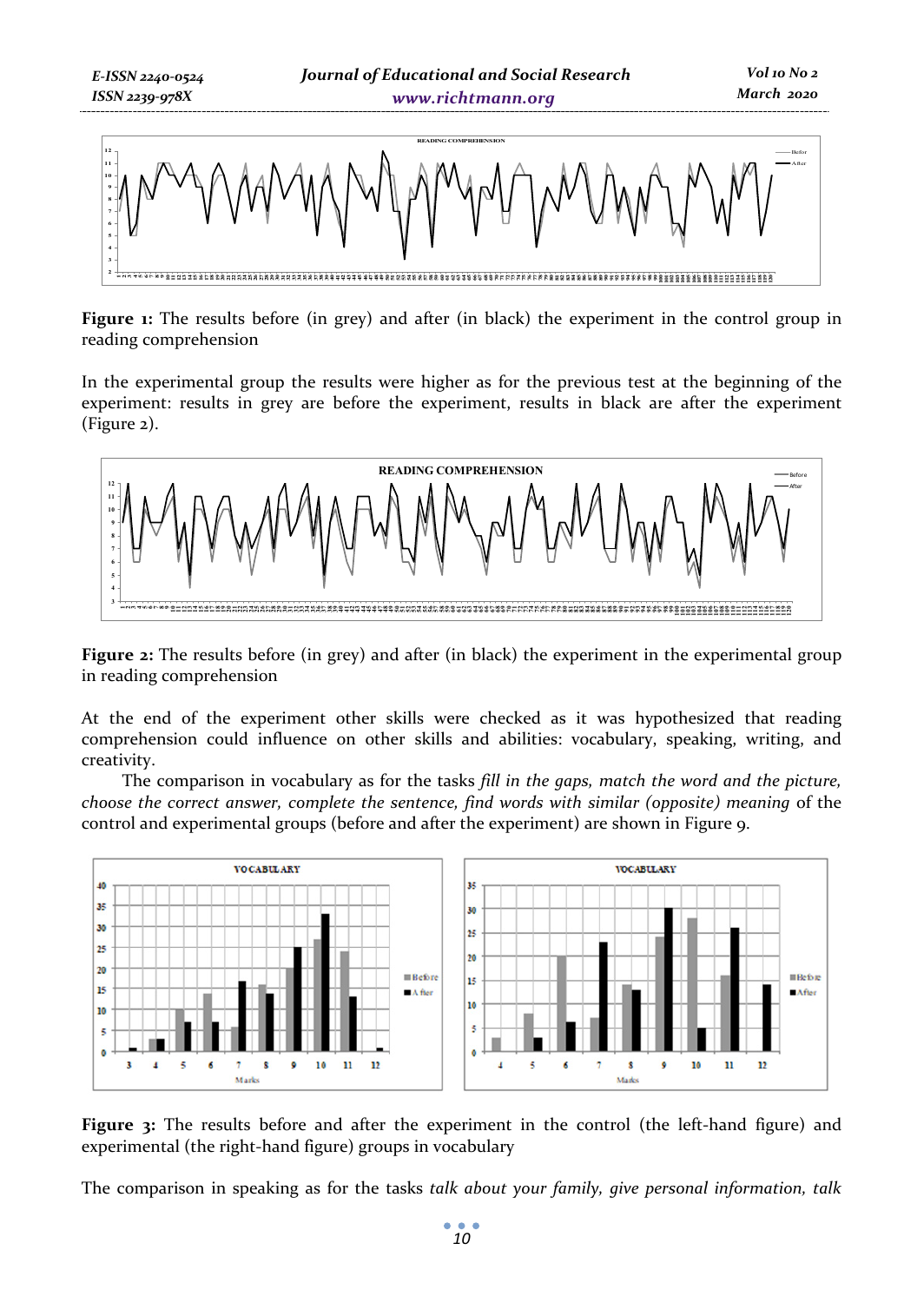*about your neighborhoods, describe your house / room, tell about your pet, talk about your daily routine, talk about your leisure time, tell what you like and dislike, ask your partner about…, finish the story* of the control and experimental groups (before and after the experiment) are shown in Figure 4.



**Figure 4:** The results before and after the experiment in the control (the left-hand figure) and experimental (the right-hand figure) groups in speaking

The comparison in writing comprised checking of both writing for learning and writing as a skill. In the case of the former, the tasks as *fill in the missing letter (word), put the words in the correct order to make a sentence, fill in the missing pronouns, write the plurals, write a sentence for each word were* used*.* Activities which were used for measuring writing skills included the following ones*: fill in the form, complete the postcard, write an invitation using the model, write a phone (e-mail) massage, write about your family (friend, pet, hobbies), describe your room (house, school), write about your day routine, answer the questionnaire*. The results of the control and experimental groups (before and after the experiment) are shown in Figure 5.



**Figure 5:** The results before and after the experiment in the control (the left-hand figure) and experimental (the right-hand figure) groups in writing

The comparison in creativity as for the tasks *create (tell or write) your own end of the story, create your own poetry, create a postcard to …, create an invitation to …, create a poster about…, create a project about …* of the control and experimental groups (before and after the experiment) are shown in Figure 6.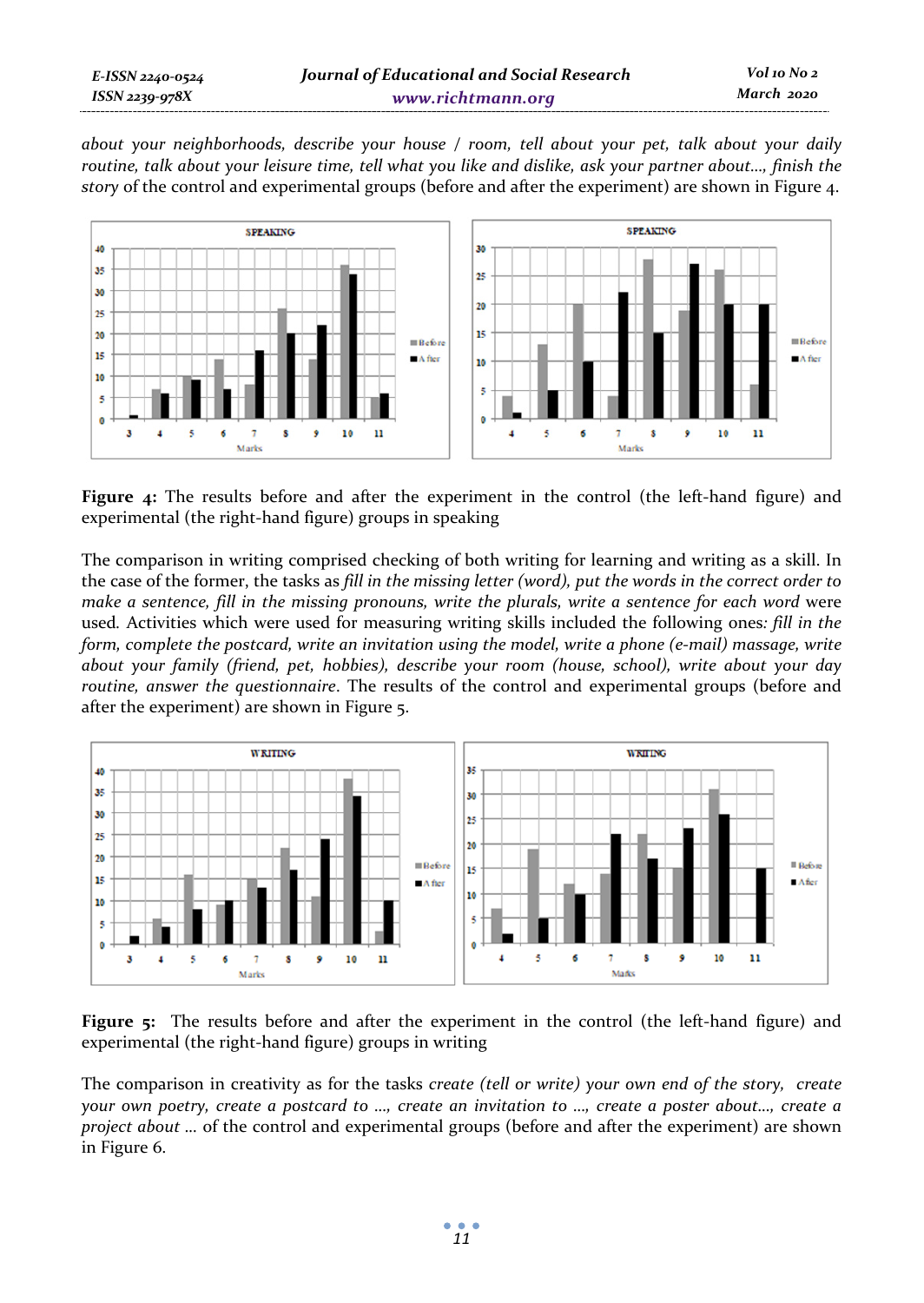

**Figure 6:** The results before and after the experiment in the control (the left-hand figure) and experimental (the right-hand figure) groups in creativity

Summarized results of the final tests in the experimental group showed the increase of reading comprehension and the improvement of other young learners' English skills after conducting the pedagogical experiment. The results proved that summer reading for pleasure had real influence on sustaining of the young learners' English vocabulary in their long-term memory and had positive impact on their speaking, writing and creativity.

The analysis of the figures demonstrate that, firstly, the majority of young learners in the experimental group improved results in reading comprehension; secondly, the young learners showed better results in vocabulary, speaking, writing and creativity if compared with the results of the control group.

It is indicative that participants of the experimental group enhanced their English vocabulary the most. It may be explained by the fact that the book 'We Read English' was elaborated specially for the needs of Ukrainian primary school learners, with consideration of the national education program requirements, and, consequently, was chiefly based on active school vocabulary. Also, it confirms that the methods of semantization of new words used in the book were suitable for the children's age and appropriate to their language level. Thus, summer home reading for pleasure is the efficient tool for vocabulary revision and learning new words.

Also, the young learners of the experimental group showed significant attainment in creativity. From our point of view, it implies that the learners of the  $3<sup>rd</sup>$  grade had little experience in transforming their ingenious ideas into final results, and that the book which was proposed for summer reading provided them with extra models and templates for their own inventive activity.

All in all, young learners' progress in English skills allows us to claim that the general achievement of the experimental group is significant, which proves the statistical importance of the results obtained in this study. The results of the experiment are connected precisely with that circumstance that summer reading encouraged the young learners to read with pleasure, to be interested in English during summer holidays, to improve English skills unconsciously, to have a positive attitude for continuing learning English; besides, summer reading stimulated real-life interaction. It would be necessary to accentuate children's high motivation determined by the fact that they read exclusively for enjoyment without any tasks, testing or marks. Also, the parents' devotion to the research and their practical assistance during summertime should be considered, as it, undoubtedly, had a great affect on the results of the experiment.

#### **4. Discussion**

The experiment confirmed and extended the existing knowledge of other researchers concerning the role of reading for pleasure in the process of a foreign language acquisition. Krashen in his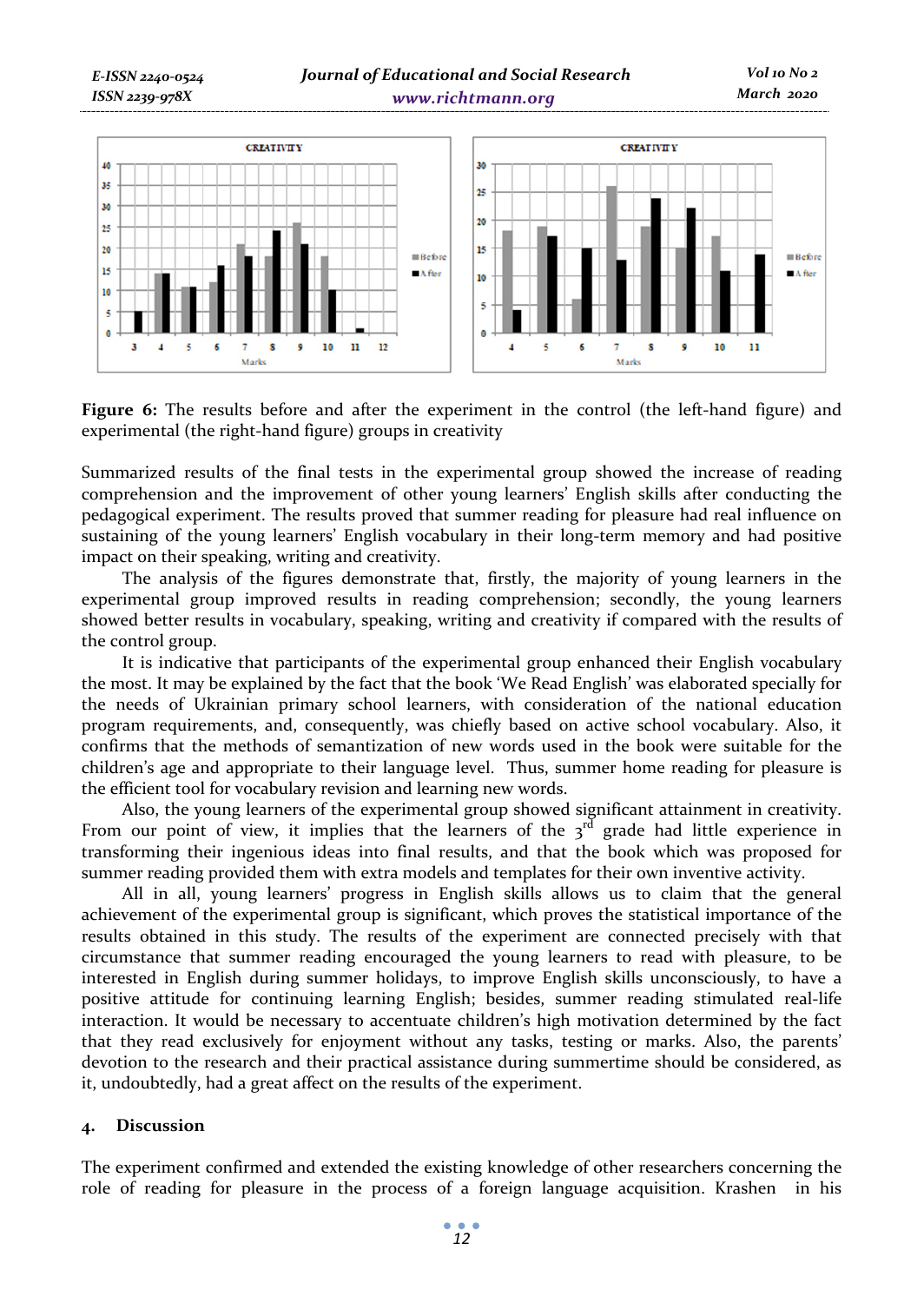| E-ISSN 2240-0524    | Journal of Educational and Social Research | Vol 10 No 2 |
|---------------------|--------------------------------------------|-------------|
| $ISSN$ 2239-97 $8X$ | www.richtmann.org                          | March 2020  |

monograph 'Principles and Practice in Second Language Acquisition' (1982) claims that the limitations of the language classroom ought to be overcome in order to give the students opportunity to use a foreign language outside and make the transition to the real world possible. Among the alternative methods, Dr. Krashen points out 'pleasure reading' as the efficacious means of language acquisition. However, the scholar reasonably notes that there is a risk in making pedagogical materials for leisurely reading excessively complicated and overburdened with infrequent grammar and vocabulary, and insists on voluntary choice of the books by students according to their interests and language level. As it was demonstrated in our research, the above-mentioned dangers were completely overcome in the specially designed book for summer reading. As for the requirement about reader's own selection of the texts (Brusch, 1991; Cho & Krashen, 2016; Harmer, 2007; Krashen, 1982; 2004; 2011), which is entirely true for high school students, or secondary school students, it is our firm belief that primary school learners, as well as their parents engaged in the child's learning process, need teacher's advice and assistance in choosing reading materials, and, as the experiment showed, greet being provided with ones.

This research alongside the experience of other scholars (Brusch, 1991; Elley & Mangubhai, 1983; Harmer, 2007; Ruddell & Unrau, 1997; Shin & Krashen, 2008; Wilson, 2019) emphasizes the effectiveness of extensive reading in a foreign language for upholding learners' motivation, reinforcing real-life interaction, and improvement of all academic skills and abilities as well. Obviously, leisure reading, including reading in summer, stimulates young learners' involuntary memory; as a result, they enlarge their vocabulary, enhance spelling, acquire grammar structures unconsciously, develop reading comprehension, gain speaking and writing skills in an inconspicuous way.

#### **5. Conclusions and Perspectives of Further Research**

As the experiment has demonstrated, the summer reading has a positive impact on young learners' ability to maintain their English language skills over the lengthy summer holidays and motivates their further foreign language acquisition. Mastering the ability to read and comprehend effectively and to read for pleasure in summertime is a complex, challenging, dynamic process that requires integration of appropriate reading skills, abilities, attitudes, knowledge, and behaviours in order to get the advance in this field. Such a difficulty can be attributed to the variety of factors described in this article. However, the author's book proposed for reading during summer holidays, which covers the range of models for real-life communication, and parents' support implemented in the experiment, contributed extensively to the young learners' progress in studying English. The perspective aim thus is to elaborate English readers for all stages of primary education, as well as to deepen the cooperation with the young learners' parents, that together could raise the foreign language teaching to a much higher level.

#### **References**

- Brusch, W. (1991). The role of reading in foreign language acquisition: Designing an experimental project. *ELT Journal, Volume 45*(2), 156-163. Retrieved 2019, September 16, from http://eltj.oxfordjournals.org/ http://citeseerx.ist.psu.edu/viewdoc/download?doi=10.1.1.831.9609&rep=rep1&type=pdf.
- Cho, K. S. & Krashen, S. (2016). What does it take to develop a long-term pleasure reading habit? *Turkish Online Journal of English Language Teaching (TOJELT), 1*(1), 1-9. Retrieved 2019, September 16, from http://www.sdkrashen.com/content/articles/2016\_cho\_and\_krashen\_long-term\_reading.pdf.
- *EF English Proficiency Index*. (2018). Retrieved 2019, June 9, from https://www.ef.com/ca/epi/.
- Elley, W. & Mangubhai, F. (1983). The impact of reading on second language learning. *Reading Research Quarterly*, *19*, 53-67.
- European Commission. (2018). *Proposal for a Council Recommendation on a comprehensive approach to the teaching and learning of languages* [Online]. Retrieved 2019, June 9, from https://eur-lex.europa.eu/legalcontent/EN/TXT/?uri=COM%3A2018%3A272%3AFIN.